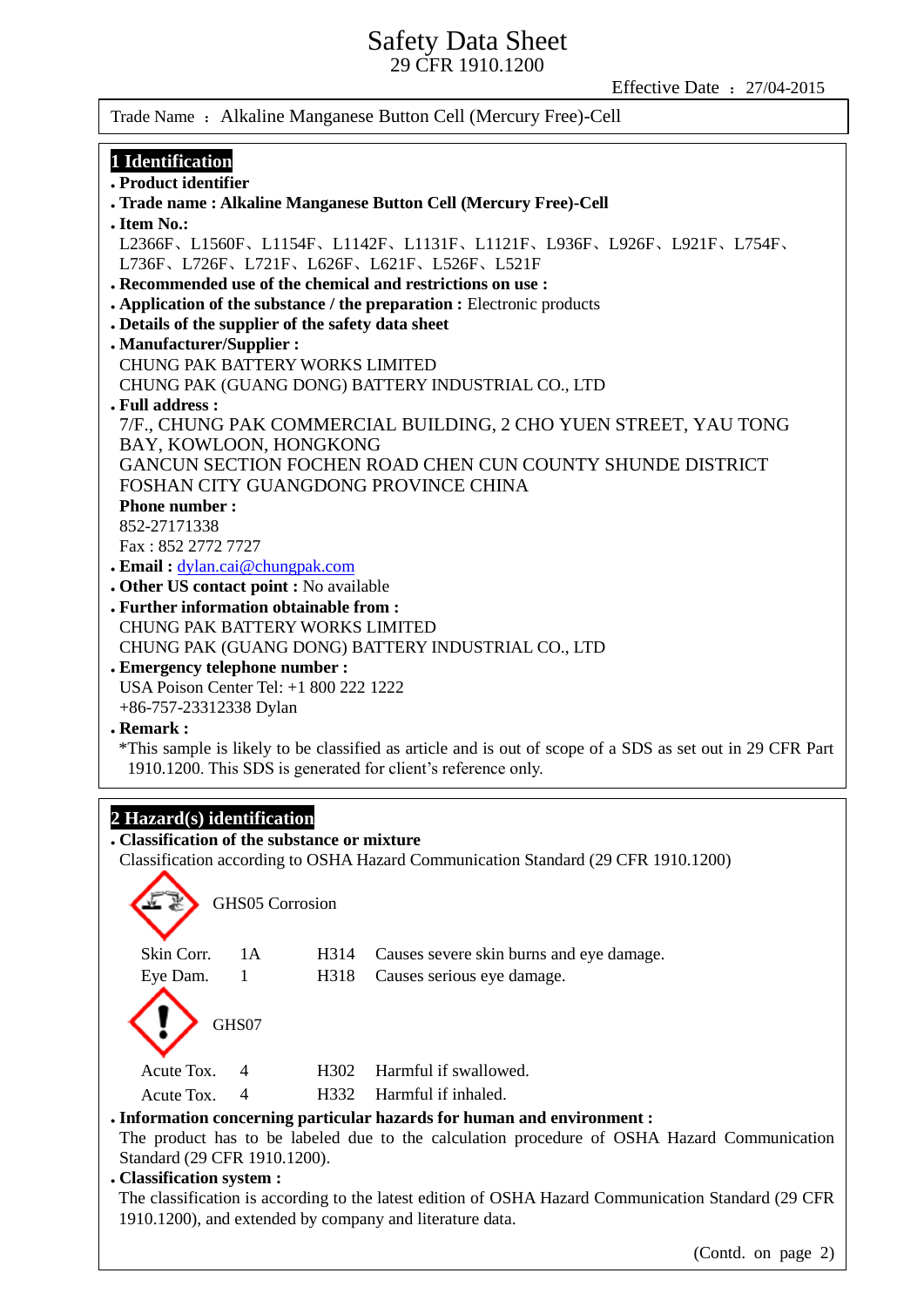Effective Date: 27/04-2015

Trade Name : Alkaline Manganese Button Cell (Mercury Free)-Cell

|                                                                                                                                                       | (Contd. on page 1) |
|-------------------------------------------------------------------------------------------------------------------------------------------------------|--------------------|
| Label elements<br>Labeling according to OSHA Hazard Communication Standard (29 CFR 1910.1200)                                                         |                    |
| <b>. Hazard pictograms</b>                                                                                                                            |                    |
|                                                                                                                                                       |                    |
| GHS05<br>GHS07                                                                                                                                        |                    |
| . Signal word: Danger                                                                                                                                 |                    |
| . Hazard-determining components of labeling :                                                                                                         |                    |
| manganese dioxide                                                                                                                                     |                    |
| potassium hydroxide<br><b>. Hazard statements</b>                                                                                                     |                    |
|                                                                                                                                                       |                    |
| H302+H332<br>Harmful if swallowed or if inhaled.                                                                                                      |                    |
| H314<br>Causes severe skin burns and eye damage.                                                                                                      |                    |
| . Precautionary statements                                                                                                                            |                    |
| P <sub>10</sub> 1<br>If medical advice is needed, have product container or label at hand.                                                            |                    |
| Keep out of reach of children.<br>P <sub>102</sub>                                                                                                    |                    |
| Read label before use.<br>P <sub>103</sub>                                                                                                            |                    |
| P <sub>260</sub><br>Do not breathe dusts or mists.                                                                                                    |                    |
| P303+P361+P353<br>If on skin (or hair): Take off immediately all contaminated clothing. Rinse skin<br>with water/shower.                              |                    |
| If in eyes: Rinse cautiously with water for several minutes. Remove contact<br>P305+P351+P338<br>lenses, if present and easy to do. Continue rinsing. |                    |
| P310<br>Immediately call a poison center/doctor.                                                                                                      |                    |
| Store locked up.<br>P <sub>405</sub>                                                                                                                  |                    |
| P501<br>Dispose of contents/container in accordance with local / regional / national /<br>international regulations.                                  |                    |

**Hazards not otherwise classified (HNOC)** No further relevant information available.

## **3 Composition / information on ingredients**

**Chemical characterization: Mixtures**

## **Description**:

Mixture of the substances listed below with nonhazardous additions. For the wording of listed risk phrases refer to section 16.

| . Composition: |                                                             |                    |
|----------------|-------------------------------------------------------------|--------------------|
| 1313-13-9      | manganese dioxide                                           | 25.1-29.7%         |
|                | Acute Tox.4, H302; Acute Tox. 4, H332                       |                    |
| 7439-89-6      | iron                                                        | 40.2-48%           |
| 7440-66-6      | zinc                                                        | 9-10.7%            |
| 7732-18-5      | water                                                       | 4.57-5.96%         |
| 1310-58-3      | potassium hydroxide                                         | 3.72-4.88%         |
|                | $\otimes$ Skin Corr. 1A, h314; $\otimes$ Acute Tox. 4, H302 |                    |
| 7440-50-8      | copper                                                      | $0.03 - 0.04\%$    |
| 7782-42-5      | Graphite                                                    | 3.43-4.12%         |
| 25038-54-8     | Polyamide 6                                                 | 1.61-2.2%          |
| 9004-34-6      | Cellulose                                                   | 0.35-0.88%         |
| 7440-02-0      | nickel                                                      | 1.48-1.57%         |
| 1314-13-2      | zinc oxide                                                  | $0.37 - 0.62\%$    |
| 9003-04-7      | Sodium Polyacrylic Acid                                     | $0.1 - 0.2\%$      |
| 9003-01-4      | Polyacrylic Acid                                            | 0.02-0.08%         |
|                |                                                             | (Contd. on page 3) |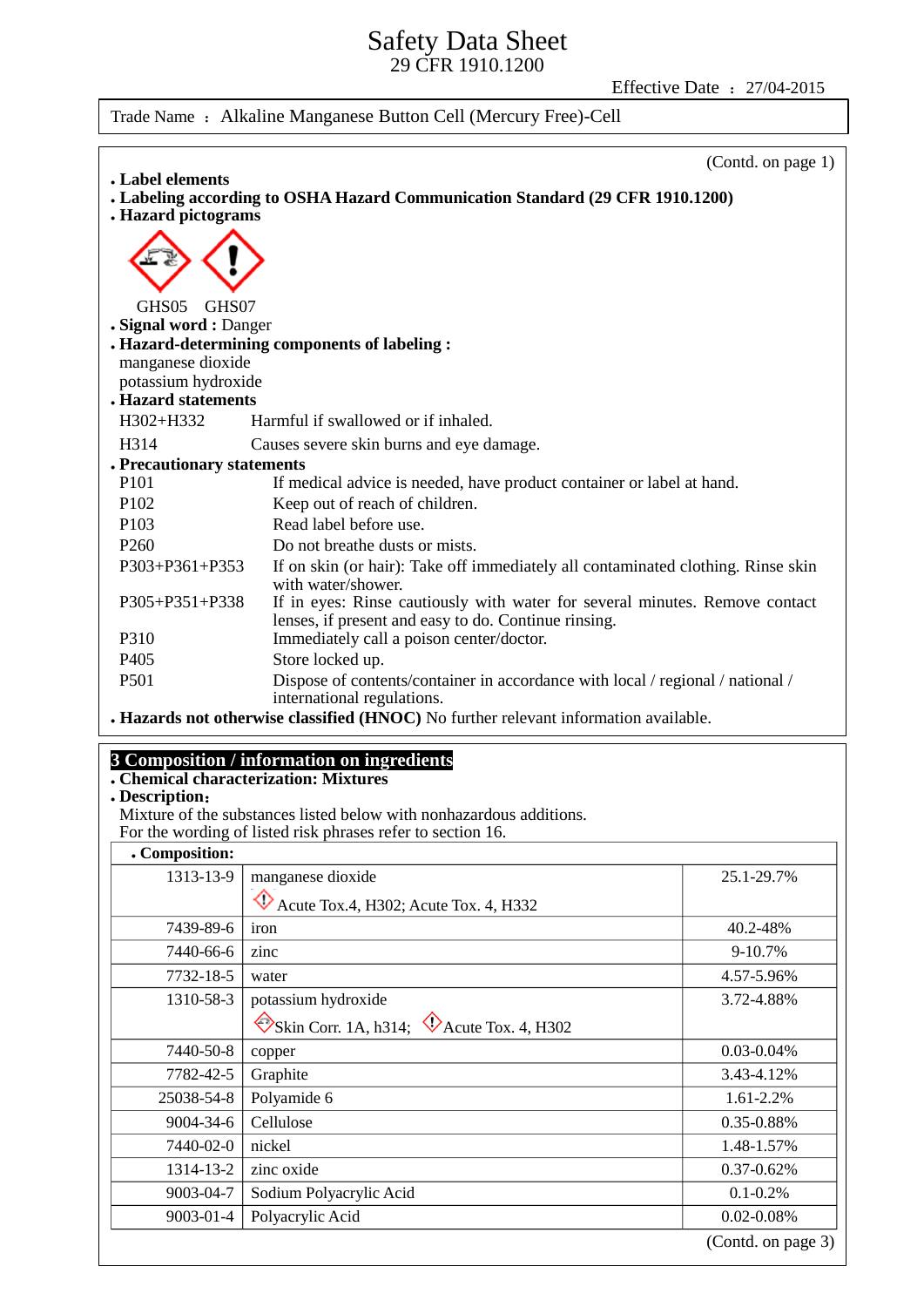Effective Date: 27/04-2015

### Trade Name: Alkaline Manganese Button Cell (Mercury Free)-Cell

|                                                      |                                      | (Contd. on page 2) |
|------------------------------------------------------|--------------------------------------|--------------------|
| 21645-51-2                                           | aluminium hydroxide                  | $0.05 - 0.08\%$    |
| 7789-23-3                                            | potassium fluoride                   | $0.05 - 0.1\%$     |
| 20661-21-6                                           | indium hydroxide                     | $0.05 - 0.1\%$     |
| $\cdot$ Remark:<br>zinc (CAS: 7440-66-6)<br>Note: Zn |                                      |                    |
| Note: $MnO2$                                         | manganese dioxide (CAS: 1313-13-9)   |                    |
| Note: KOH                                            | potassium hydroxide (CAS: 1310-58-3) |                    |
| Graphite (CAS: 7782-42-5)<br>Note: Carbon(C)         |                                      |                    |
| copper(CAS: 7440-50-8)<br>Note: Cu                   |                                      |                    |
| iron (CAS: 7439-89-6)<br>Note: Fe                    |                                      |                    |
| water (CAS: 7732-18-5)<br>Note: $H_2O$               |                                      |                    |
| Cellulose (CAS: 9004-34-6)<br>Note: Paper            |                                      |                    |
| nickel (CAS: 7440-02-0)<br>Note: Ni                  |                                      |                    |
| zinc oxide (CAS: 1314-13-2)<br>Note: ZnO             |                                      |                    |
| Note: $Al(OH)_3$                                     | aluminium hydroxide(CAS: 21645-51-2) |                    |
| Note: KF                                             | potassium fluoride (CAS: 7789-23-3)  |                    |
| indium hydroxide CAS: 20661-21-6)<br>Note: $In(OH)3$ |                                      |                    |
| 4 First-aid measures                                 |                                      |                    |

# **4 First-aid measures Fi**

# **Description of first aid measures**

## **General description:**

Immediately remove any clothing soiled by the product.

Symptoms of poisoning may even occur after several hours; therefore medical observation for at least 48 hours after the accident.

#### **After inhalation:**

Supply fresh air. If required, provide artificial respiration. Keep patient warm. Consult doctor if symptoms persist.

In case of unconsciousness place patient stably in side position for transportation.

- **After skin contact:** Immediately wash with water and soap and rinse thoroughly. Then consult a doctor.
- **After eye contact:** Rinse opened eye for several minutes under running water. Then consult a doctor.
- **After swallowing:**  Do not induce vomiting; immediately call for medical help.
- Drink copious amounts of water and provide fresh air. Immediately call a doctor.
- **Most important symptoms and effects, both acute and delayed** No further relevant information available.
- **Indication of any immediate medical attention and special treatment needed** No further relevant information available.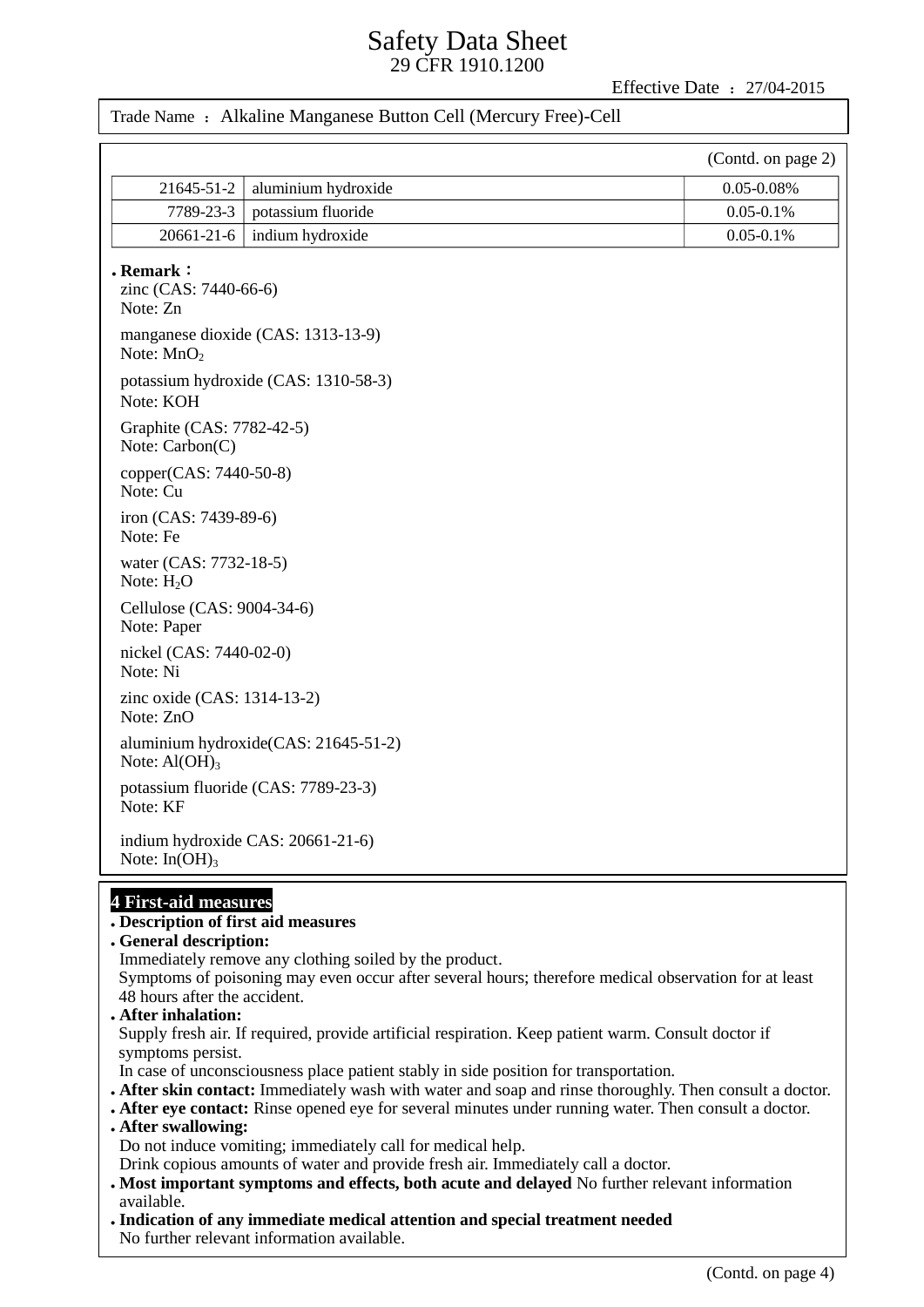Effective Date :27/04-2015

### Trade Name : Alkaline Manganese Button Cell (Mercury Free)-Cell

(Contd. on page 3)

#### **5 Fire-fighting measures**

#### **Suitable extinguishing agents:**

- $CO<sub>2</sub>$ , extinguishing powder or water spray. Fight larger fires with water spray or alcohol resistant foam.
- **Special hazards arising from the substance or mixture:** No further relevant information available.
- **Special protective equipment and precautions for firefighters**
- **Protective equipment:** Mouth respiratory protective device.

#### **6 Accidental release measures**

- **Personal precautions, protective equipment and emergency procedures:**  Wear protective equipment. Keep unprotected persons away.
- **Environmental precautions:** Do not allow to enter sewers/surface or ground water.

#### **Methods and material for containment and cleaning up:** Use neutralizing agent.

Dispose contaminated material as waste according to item 13.

Ensure adequate ventilation.

## **7 Handling and storage**

**Precautions for safe handling:**

Thorough dedusting.

Ensure good ventilation/exhaustion at the workplace.

- **Information about protection against explosions and fires:** No special measures required.
- **Storage**:
- **Conditions for safe storage, including any incompatibilities**
- **Requirements to be met by storerooms and receptacles:** No special requirements.
- **Information about storage in one common storage facility:** Not required.
- **Further information about storage conditions:** Keep receptacle tightly sealed.
- **Specific end use(s):** No further relevant information available.

| 8 Exposure controls / personal protection |                                                                          |  |
|-------------------------------------------|--------------------------------------------------------------------------|--|
|                                           | . Components with limit values that require monitoring at the workplace: |  |
|                                           | 1313-13-9 manganese dioxide (25.1-29.7%)                                 |  |
| PEL (USA)                                 | Ceiling limit value: $5mg/m3$                                            |  |
|                                           | as Mn                                                                    |  |
| REL (USA)                                 | Short-term value: $3mg/m3$                                               |  |
|                                           | Long-term value: $1mg/m^3$                                               |  |
|                                           | as Mn                                                                    |  |
| TLV (USA)                                 | Long-term value: $0.02*0.1*$ mg/m <sup>3</sup>                           |  |
|                                           | as Mn; * respirable ** inhalable fraction                                |  |
|                                           | 1310-58-3 potassium hydroxiede (3.72-4.88%)                              |  |
| REL (USA)                                 | Ceiling limit value: $2mg/m3$                                            |  |
| TLV(USA)                                  | Ceiling limit value: $2mg/m^3$                                           |  |
|                                           | 7440-50-8 copper (0.03-0.04%)                                            |  |
| PEL (USA)                                 | Long-term value: $1*0.1**mg/m^3$                                         |  |
|                                           | as Cu *dusts and mists **fume                                            |  |
| REL (USA)                                 | Long-term value: $1*0.1**mg/m^3$                                         |  |
|                                           | as Cu *dusts and mists **fume                                            |  |
| TLV(USA)                                  | Long-term value: $1*0.2**mg/m^3$                                         |  |
|                                           | *dusts and mists **fume; as Cu                                           |  |
|                                           | (Contd. on page 5)                                                       |  |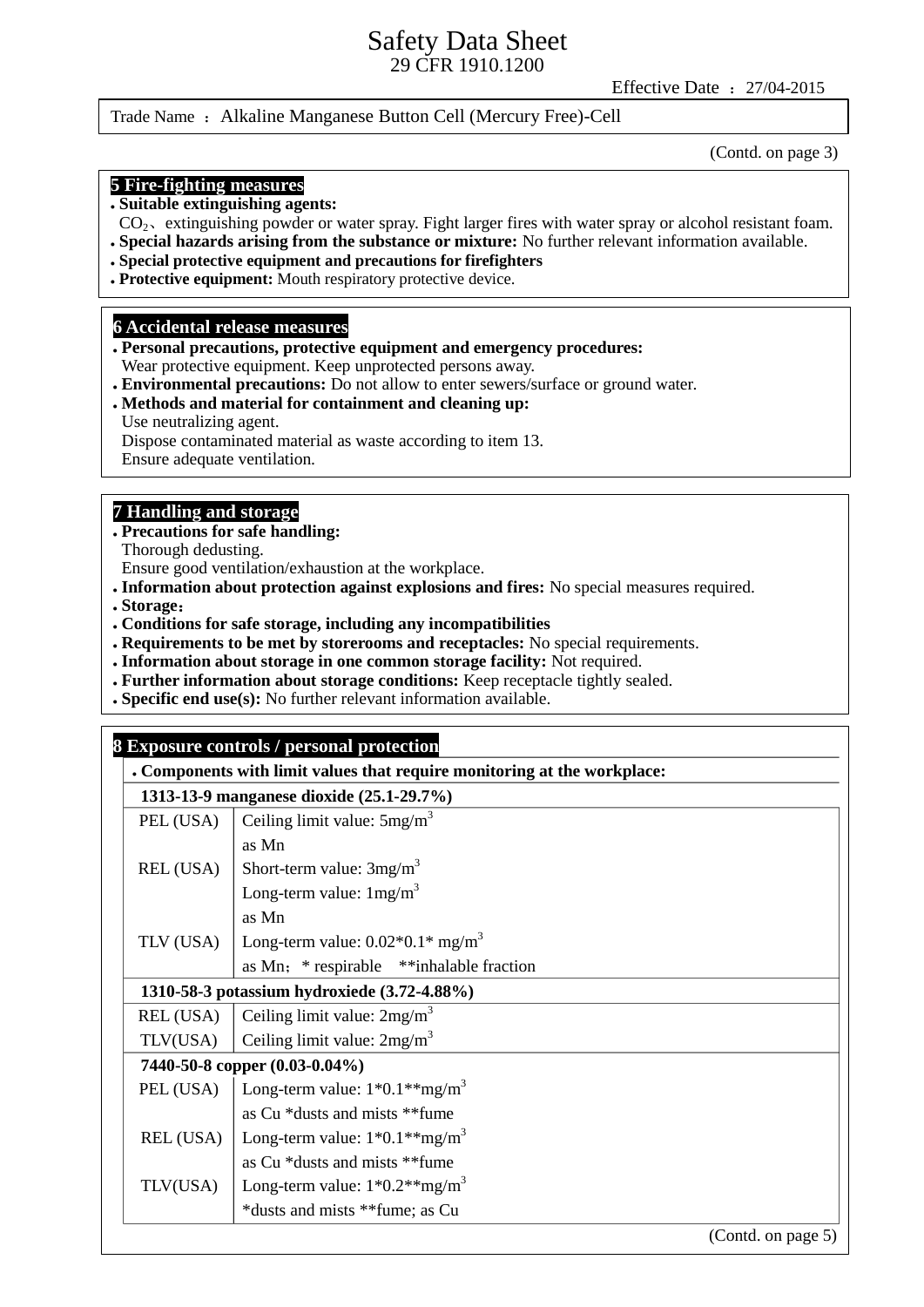Effective Date :27/04-2015

Trade Name : Alkaline Manganese Button Cell (Mercury Free)-Cell

|                                  | (Contd. on page 4)                                                    |  |
|----------------------------------|-----------------------------------------------------------------------|--|
| 7782-42-5 Graphite (3.43-4.12%)  |                                                                       |  |
| PEL (USA) $\vert$                | Long-term value: 15mppcf*mg/m <sup>3</sup>                            |  |
|                                  | *impinge samples counted by light field techn.                        |  |
| REL (USA)                        | Long-term value: $2.5$ mg/m <sup>3</sup>                              |  |
|                                  | *respirable dust                                                      |  |
|                                  | TLV(USA)   Long-term value: $1*0.2**mg/m^3$                           |  |
|                                  | all forms except graphite fibers; *resp. fraction                     |  |
| 9004-34-6 Cellulose (0.35-0.88%) |                                                                       |  |
|                                  | PEL (USA)   Long-term value: $15*5**mg/m^3$                           |  |
|                                  | *total dust **respirable fraction                                     |  |
|                                  | REL (USA)   Long-term value: $10^*$ 5 <sup>**</sup> mg/m <sup>3</sup> |  |
|                                  | *total dust **respirable fraction                                     |  |
| TLV(USA)                         | Long-term value: $10mg/m^3$                                           |  |

- **Additional information:** The lists that were valid during the creation were used as basis.
- **Based on the composition shown in Section 3, the following measures are suggested for occupational safety measure.**
- **Appropriate engineering controls:** Wash clothing and shoes before reuse. Keep away from foodstuffs, beverages and feed. Immediately remove all soiled and contaminated clothing. Wash hands before breaks and at the end of work. Avoid contact with the eyes and skin. See Section 7 for information about design of technical facilities.

## **Personal protective equipment:**

#### **Breathing equipment:**

In case of brief exposure or low pollution use respiratory filter device. In case of intensive or longer exposure use respiratory protective device that is independent of circulating air.

**Protection of hands** :



Protective gloves

The glove material has to be impermeable and resistant to the product the substance the preparation. Due to missing tests no recommendation to the glove material can be given for the product/ the preparation/ the chemical mixture.

Selection of the glove material on consideration of the penetration times, rates of diffusion and the degradation.

**Material of gloves**

The selection of the suitable gloves does not only depend on the material, but also on further marks of quality and varies from manufacturer to manufacturer. As the product is a preparation of several substances, the resistance of the glove material can not be calculated in advance and has therefore to be checked prior to the application.

 **Penetration time of glove material:** The exact break through time has to be found out by the manufacturer of the protective gloves and has to be observed.

**Eye protection:**



Tightly sealed goggles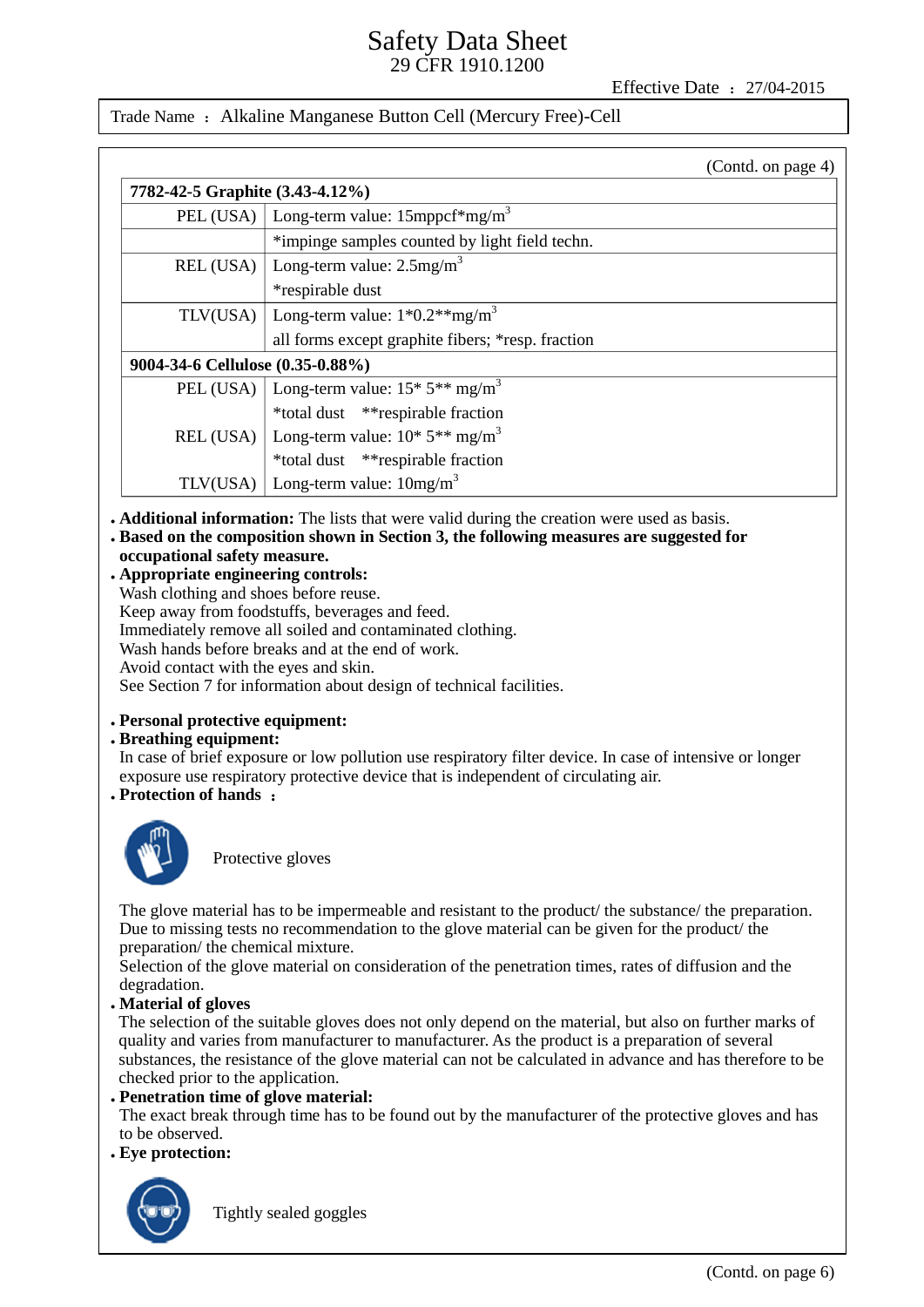Effective Date :27/04-2015

## Trade Name : Alkaline Manganese Button Cell (Mercury Free)-Cell

|                                           | (Contd. on page 5) |
|-------------------------------------------|--------------------|
| 9 Physical and chemical properties        |                    |
| <b>. General Information</b>              |                    |
| . Appearance:                             |                    |
| Form:                                     | Solid              |
| Color:                                    | Silvery            |
| . Odor:                                   | <b>Odorless</b>    |
| . Odour threshold:                        | Not available      |
| . pH-value:                               | Not available      |
| . Change in condition                     |                    |
| <b>Melting point/ Melting range:</b>      | Not available      |
| <b>Freezing point:</b>                    | Not available      |
| <b>Boiling point/Boiling range:</b>       | Not available      |
| . Flash point:                            | Not available      |
| . Flammability (solid, gaseous):          | Not available      |
| . Auto-Ignition temperature:              | Not available      |
| . Decomposition temperature:              | Not available      |
| . Explosion limits:                       |                    |
| Lower:                                    | Not available      |
| <b>Upper:</b>                             | Not available      |
| . Vapor pressure:                         | Not available      |
| . Density:                                | Not available      |
| . Relative density:                       | Not available      |
| . Vapour density:                         | Not available      |
| . Evaporation rate:                       | Not available      |
| . Solubility in/ Miscibility with         |                    |
| Water:                                    | Not available      |
| . Partition coefficient (n-octanol/water) | Not available      |
| . Viscosity:                              |                    |
| Dynamic:                                  | Not available      |
| <b>Kinematic:</b>                         | Not available      |
| . Other information                       | Voltage 1.5V       |

## **10 Stability and reacivity**

**Reactivity:** Data not available

- **Chemical stability:** Stable under normal operating and storage conditions.
- **Possibility of hazardous reactions:** No dangerous reactions known.
- **Conditions to avoid:** No further relevant information available.
- **Incompatible materials:** No further relevant information available.
- **Hazardous decomposition products:** No dangerous decomposition products known.

### **11 Toxicological information**

**Acute toxicity:**

**LD/LC50 values that are relevant for classification:**

## **1310-58-3 potassium hydroxide**

Oral LD50  $\sqrt{273}$  mg/kg (rat)

(Contd. on page 7)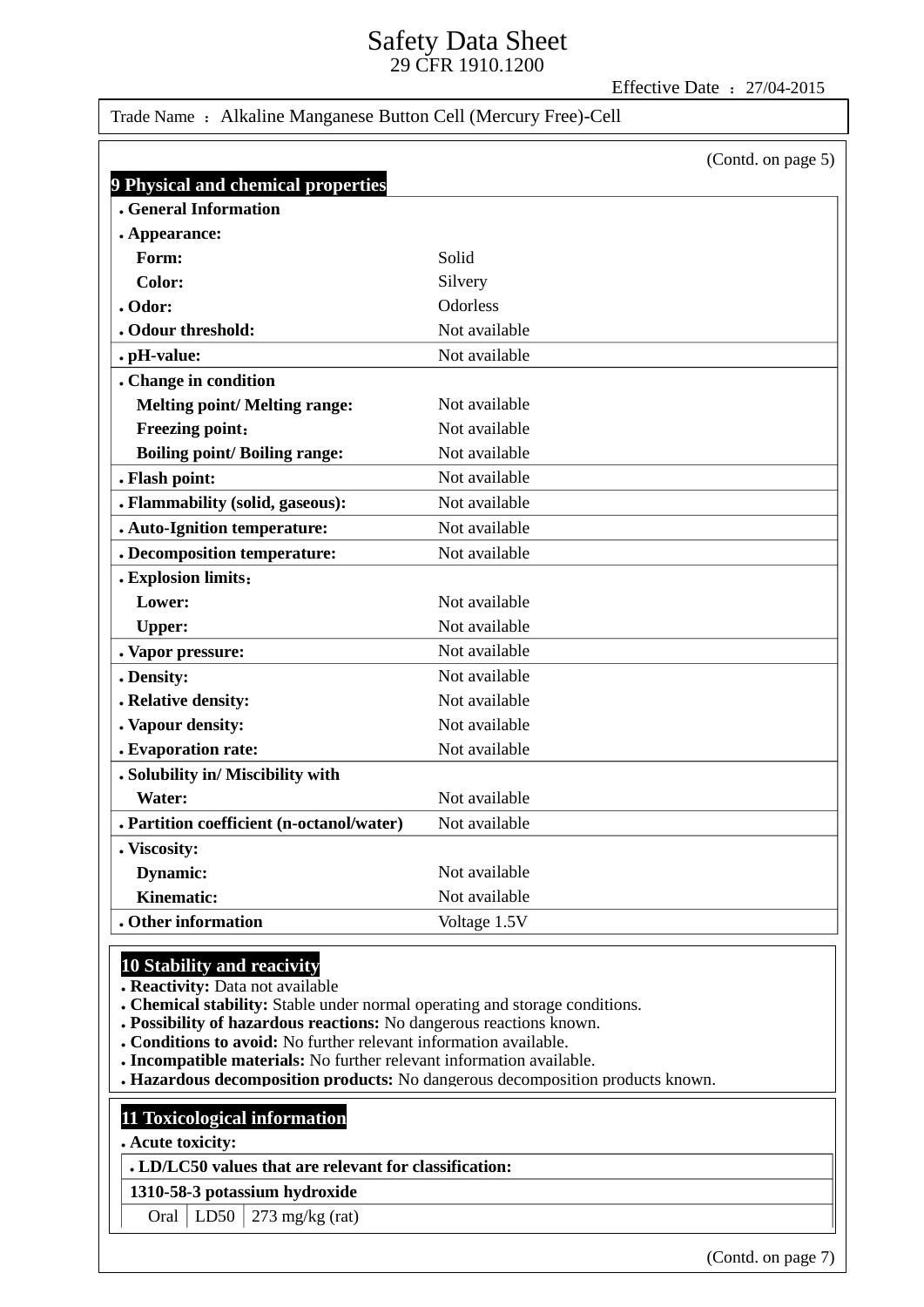Effective Date :27/04-2015

Trade Name : Alkaline Manganese Button Cell (Mercury Free)-Cell

(Contd. on page 6)

# **7439-89-6 iron** Oral LD50 30000 mg/kg (rat) **9004-34-6 Cellulose** Oral LD50  $\geq$  5000 mg/kg (rat) **Primary irritant effect:**

- **on the skin:** Strong caustic effect on skin and mucous membranes.
- **on the eye:** Strong caustic effect.
- **Sensitization:** No sensitizing effects known.
- **Additional toxicological information:** The product shows the following dangers according to internally approved calculation methods for preparations:
	- Harmful
	- Corrosive

Swallowing will lead to a strong caustic effect on mouth and throat and to the danger of perforation of esophagus and stomach.

#### **Carcinogenic categories**

### **IARC (International Agency for Research on Cancer)**

None of the ingredients is listed.

#### **NTP (National Toxicology Program)**

None of the ingredients is listed.

#### **OSHA-Ca (Occupational Safety & Health Administration)**

None of the ingredients is listed.

## **12 Ecological information**

- **Toxicity**
- **Aquatic toxicity:** No further relevant information available.
- **Persistence and degradability:** No further relevant information available.
- **Bioaccumulative potential:** No further relevant information available.
- **Mobility in soil:** No further relevant information available.
- **Other adverse effects:** No further relevant information available.

#### **13 Disposal considerations**

- **Waste treatment methods**
- **Recommendation:**

Must not be disposed of together with household garbage. Do not allow product to reach sewage system.

- **Uncleaned packagings:**
- **Recommendation:** Disposal must be made according to official regulations.

| <b>14 Transport information</b> |                                                      |
|---------------------------------|------------------------------------------------------|
| . UN-Number                     |                                                      |
| .DOT, IMDG, IATA                | UN3028                                               |
| . UN proper shipping name       |                                                      |
| . DOT                           | Batteries, dry, containing potassium hydroxide solid |
| . IMDG, IATA                    | BATTERIES, DRY, CONTAINING POTASSIUM                 |
|                                 | <b>HYDROXINDE, SOLID</b>                             |
|                                 |                                                      |

(Contd. on page 8)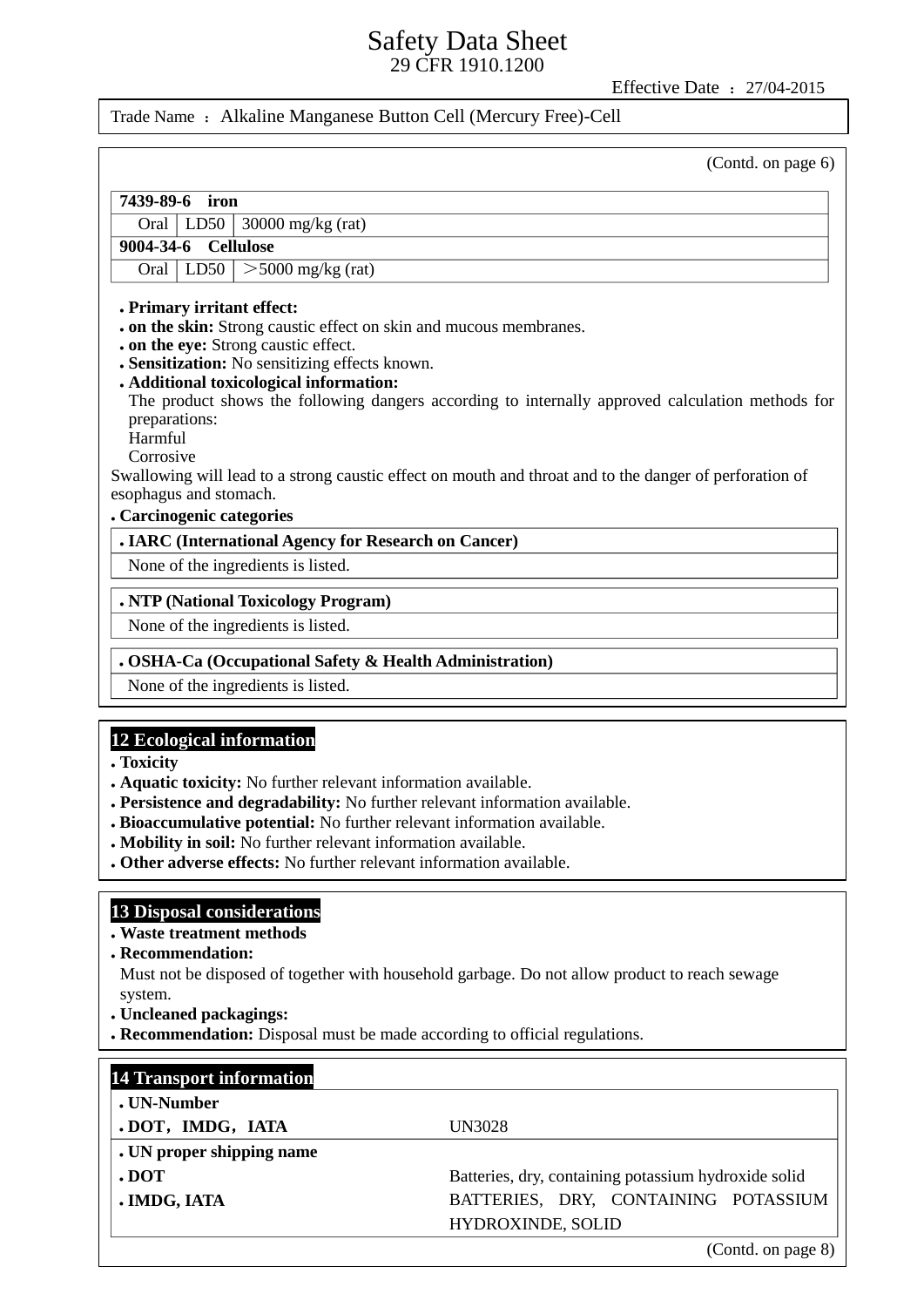Effective Date: 27/04-2015

Trade Name : Alkaline Manganese Button Cell (Mercury Free)-Cell

|                                              | (Contd. on page 7)                           |
|----------------------------------------------|----------------------------------------------|
| . Transport hazard class (es)                |                                              |
| .DOT                                         |                                              |
| . Class                                      | 8 Corrosive substances                       |
| . Label                                      | 8                                            |
| . IMDG, IATA                                 |                                              |
|                                              |                                              |
| . Class                                      | 8 Corrosive substances                       |
| . Label                                      | 8                                            |
| . Packing group                              |                                              |
| .DOT, IMDG, IATA                             | Not applicable                               |
| . Environmental hazards:                     |                                              |
| . Marine pollutant:                          | N <sub>o</sub>                               |
| . Special precautions for user               | Warning: Corrosive substances                |
| . EMS Number:                                | $F-A$ , S-B                                  |
| . Segregation groups                         | Alkalis                                      |
| . Transport in bulk according to Annex II of |                                              |
| <b>MARPOL 73/78 and the IBC Code</b>         | Not applicable                               |
| . UN "Model Regulation"                      | UN3028, Batteries, dry, containing potassium |
|                                              | hydroxide solid, 8                           |
|                                              |                                              |

# **15 Regulatory information**

 **Safety, health and environmental regulations/legislation specific for the substance or mixture Sara**

 **Section 335 (extremely hazardous substances):** None of the ingredients is listed.

## **Section 313 (specific toxic chemical listings):**

|                  | 1313-13-9   manganese dioxide |
|------------------|-------------------------------|
| 7440-50-8 $\log$ |                               |

|                 | . TSCA (Toxic Substances Control Act): |
|-----------------|----------------------------------------|
| 1313-13-9       | manganese dioxide                      |
| 7439-89-6       | iron                                   |
| 7732-18-5       | water                                  |
| 1310-58-3       | potassium hydroxide                    |
| 7440-50-8       | copper                                 |
| 7782-42-5       | Graphite                               |
| $9004 - 34 - 6$ | Cellulose                              |

(Contd. on page 9)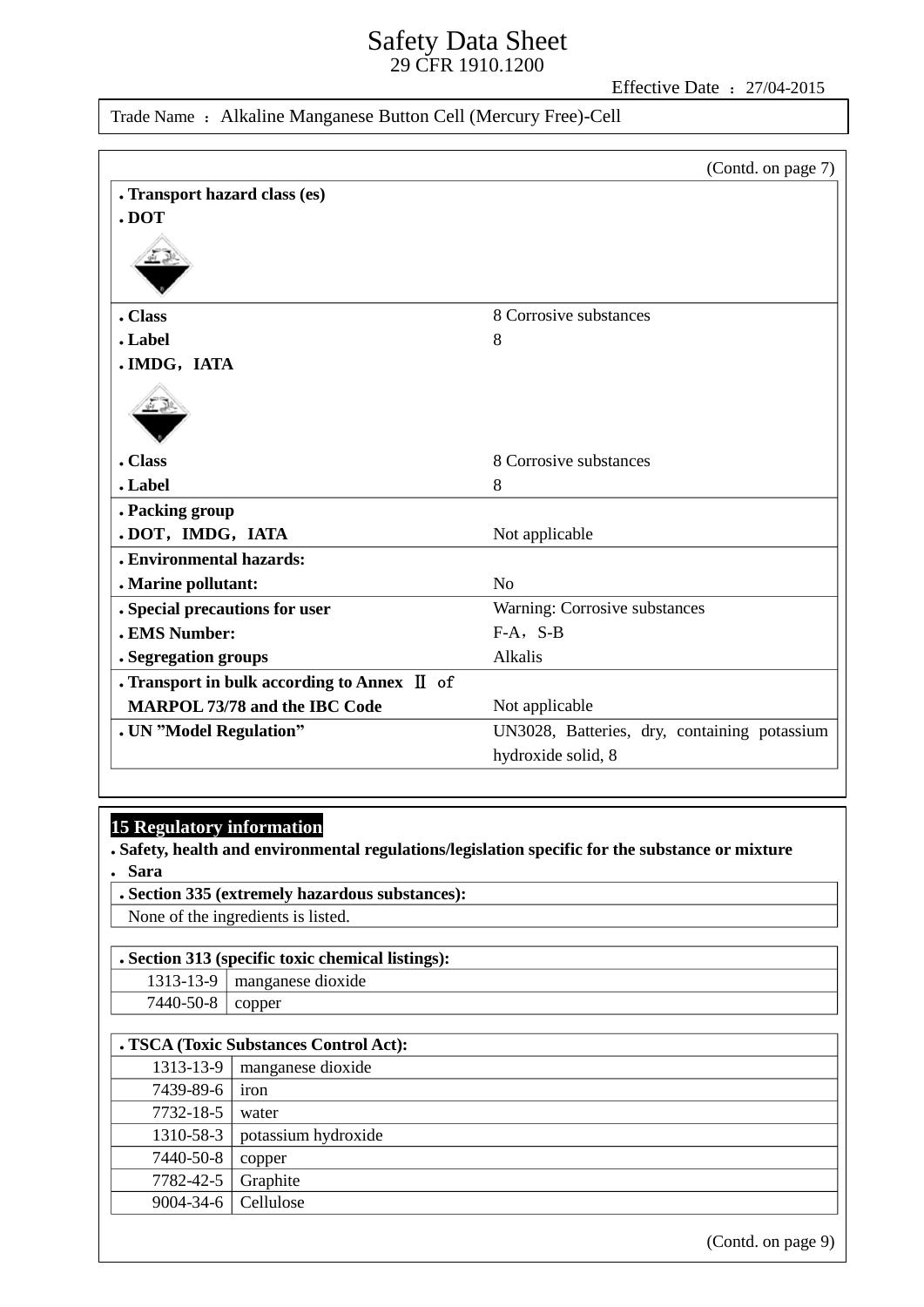Effective Date: 27/04-2015

## Trade Name: Alkaline Manganese Button Cell (Mercury Free)-Cell

(Contd. on page 8)

 $\mathbf{D}$  $\mathbf{I}$ 

D

#### . Proposition 65

. Chemical known to cause cancer:

# None of the ingredients is listed.

## . Chemicals known to cause reproductive toxicity for females:

None of the ingredients is listed.

### . Chemicals known to cause reproductive toxicity for males:

None of the ingredients is listed.

## . Chemicals known to cause developmental toxicity:

None of the ingredients is listed.

### . Cancerogenity categories

### . EPA (Environmental Protection Agency)

- $1313 13 9$ manganese dioxide
- 7440-66-6  $\vert$  zinc

7440-50-8 | copper

## . TLV (Threshold Limit Value established by ACGIH)

None of the ingredients is listed.

## . NIOSH-Ca (National Institution for Occupational Safety & Health)

None of the ingredients is listed.

#### **16 Other information** NFPA ratings (scale 0-4) Health  $=$  3  $Fire = 0$ Reactivity =  $0$ **. HMIS ratings (scale 0-4) HEALTH**  $\boxed{4}$ Health  $=$  4  $\overline{0}$ Fire  $= 0$ **FIRE** Reactivity =  $0$ **REACTIVITY**<sup>0</sup> . Relevant phrases H302 Harmful if swallowed. H314 Causes severe skin burns and eye damage. H332 Harmful if inhaled.

The contents and format of this SDS are in accordance with 29 CFR 1910.1200  $(g)$ 

## **DISCLAIMER OF LIABILITY**

The information in this SDS was obtained from sources which we believe are reliable. However, the information is provided without any warranty, express or implied, regarding its correctness. The conditions or methods of handling, storage, use or disposal of the product are beyond our control and may be beyond our knowledge. For this and other reasons, we do not assume responsibility and expressly disclaim liability for loss, damage or expense arising out of or in anyway connected with the handling, storage, use or disposal of the product. This SDS was prepared and is to be used only for this product. If the product is used as a component in another product, this SDS information may not be applicable.